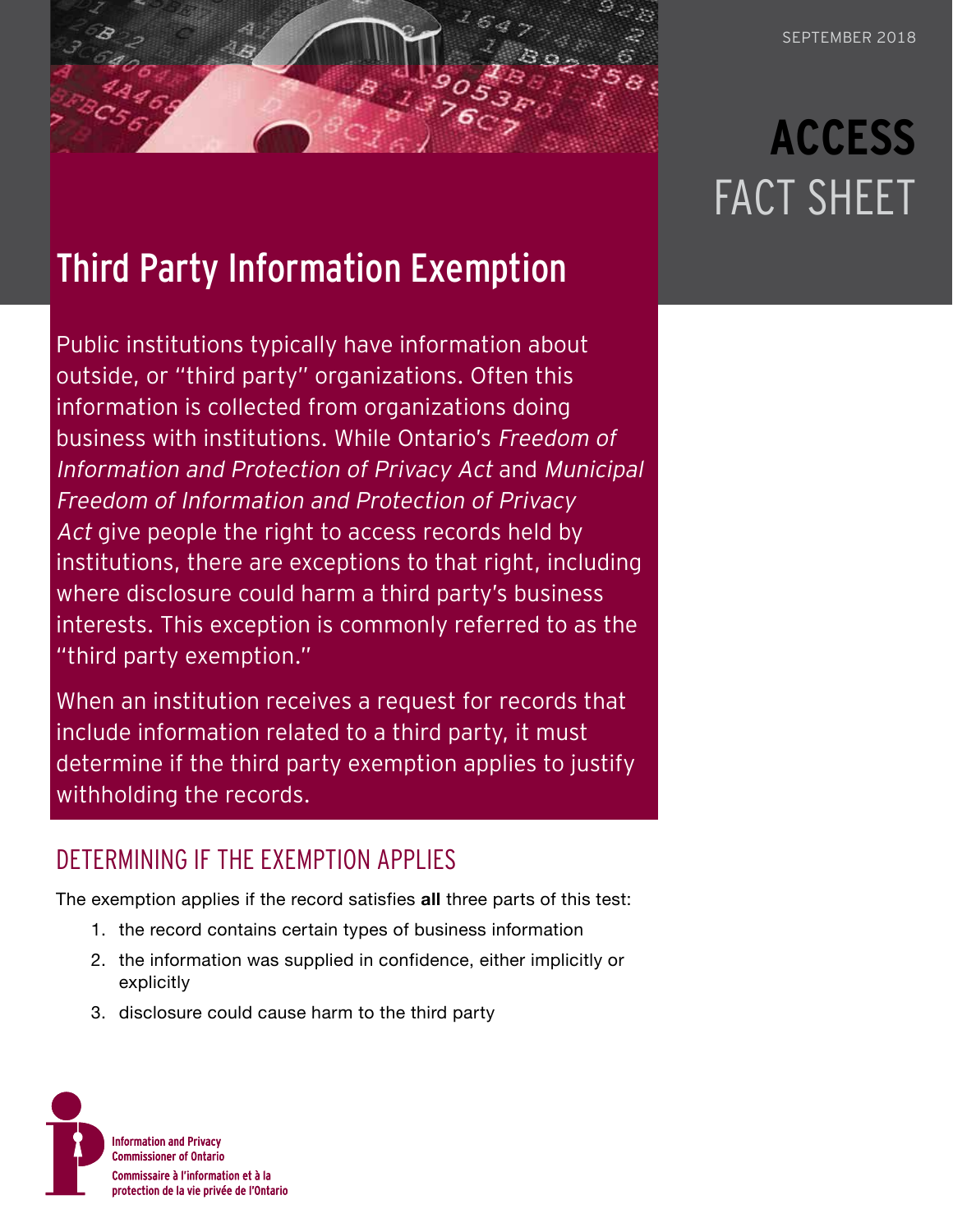#### **Part One: Type of Information**

The exemption applies to the following types of information:

**Trade secrets**—a secret process, design or formula used for an organization's economic advantage, such as a proprietary recipe for a soft drink, or algorithm used by a search engine. If the information is used in a trade or business, is not generally known, has economic value from not being generally known, and the organization makes efforts to keep it secret, then the information may be considered a trade secret (**[Order PO-](https://decisions.ipc.on.ca/ipc-cipvp/orders/en/item/131511/index.do?r=AAAAAQAHUE8tMjAxMAE)[2010](https://decisions.ipc.on.ca/ipc-cipvp/orders/en/item/131511/index.do?r=AAAAAQAHUE8tMjAxMAE)**).

**Scientific information**—relating to the work of scientific experts, such as the observation and testing of a specific hypothesis (**[Order PO-2010](https://decisions.ipc.on.ca/ipc-cipvp/orders/en/item/131511/index.do?r=AAAAAQAHUE8tMjAxMAE)**) or the results of raw data analysis.

**Technical information**—prepared by a professional in the applied sciences or mechanical fields, such as architecture, engineering or electronics, usually describing the construction, operation or maintenance of a structure, process, equipment or thing (**[Order PO-](https://decisions.ipc.on.ca/ipc-cipvp/orders/en/item/131511/index.do?r=AAAAAQAHUE8tMjAxMAE)[2010](https://decisions.ipc.on.ca/ipc-cipvp/orders/en/item/131511/index.do?r=AAAAAQAHUE8tMjAxMAE)**).

**Commercial information**—relating to the buying, selling or exchange of products or services (**[Order PO-2010](https://decisions.ipc.on.ca/ipc-cipvp/orders/en/item/131511/index.do?r=AAAAAQAHUE8tMjAxMAE)**). This may include:

- product information
- tenders
- marketing strategies
- cost quotations
- price, supplier and customer lists
- client information or business proposals

**Financial information**—relating to money matters and finances. Unlike commercial information, financial information must contain or refer to specific data. This may include:

- accounting methods
- financial statements
- pricing practices
- bid information
- property tax information
- sales revenues
- employment costs (**[Order PO-2010](https://decisions.ipc.on.ca/ipc-cipvp/orders/en/item/131511/index.do?r=AAAAAQAHUE8tMjAxMAE)**)

**Labour relations information**—about the collective bargaining relationship between an employer and its employees, such as labour dispute plans (**[Order P-1540](https://decisions.ipc.on.ca/ipc-cipvp/orders/en/item/130650/index.do?r=AAAAAQAGUC0xNTQwAQ)**) or collective bargaining strategies (**[Order](https://decisions.ipc.on.ca/ipc-cipvp/orders/en/item/131511/index.do?r=AAAAAQAHUE8tMjAxMAE)  [PO-2010](https://decisions.ipc.on.ca/ipc-cipvp/orders/en/item/131511/index.do?r=AAAAAQAHUE8tMjAxMAE)**).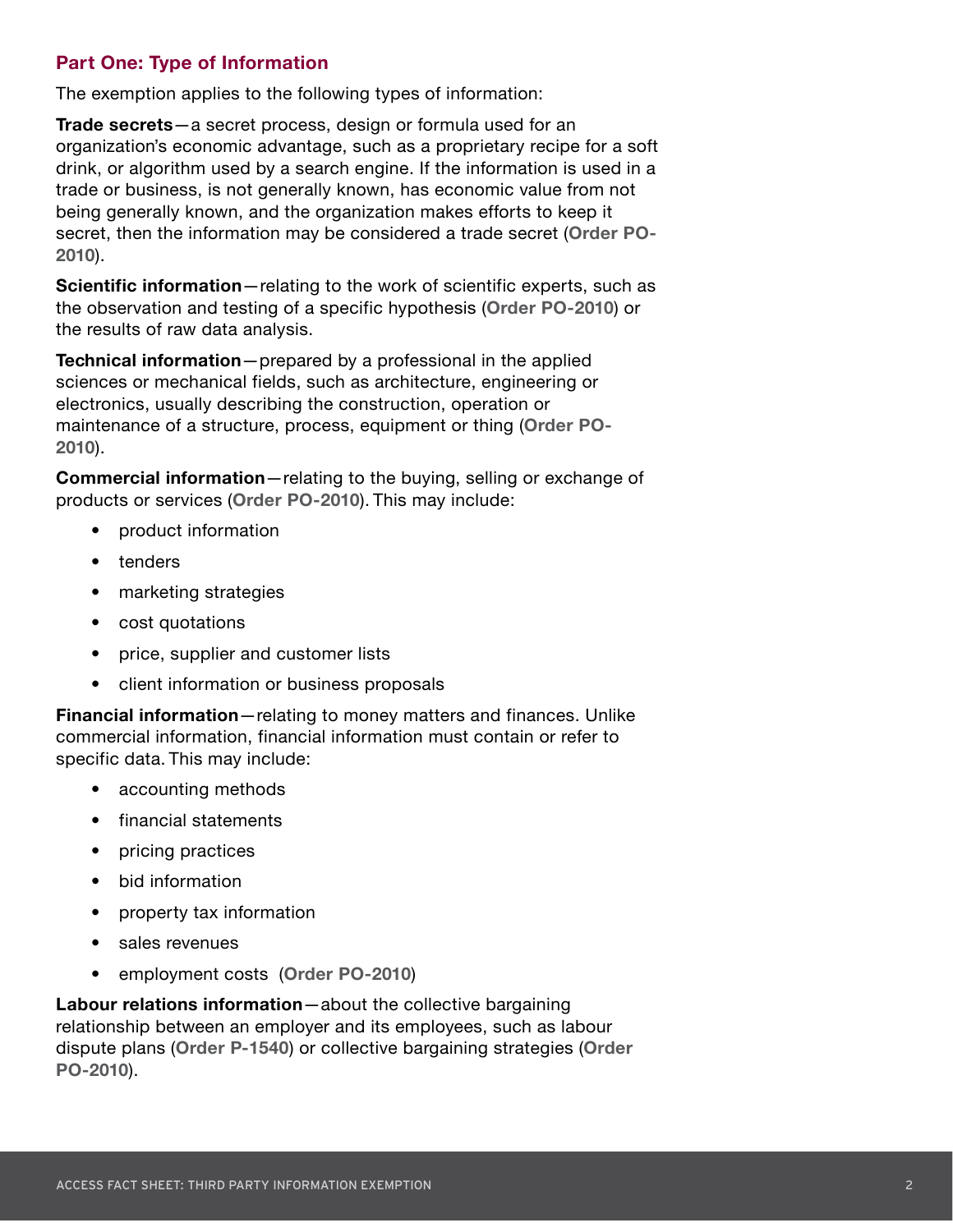#### **Part Two: Supplied in Confidence**

How do you know if the information was **supplied**?

- When a third party provides information directly to the institution, the information is considered to be supplied.
- If the institution produces or calculates the information on its own, then the information is not considered supplied.
- If the institution and the third party create the information together, or if it is a product of business negotiations, then it is not considered supplied **([Order PO-2020](https://decisions.ipc.on.ca/ipc-cipvp/orders/en/item/131593/index.do?r=AAAAAQAHUE8tMjAyMAE)).**

A contract between an institution and a third party does not normally qualify as having been supplied because its terms are mutually generated. However, even information in a contract may be treated as supplied if it:

- allows accurate inferences to be made about underlying confidential information (the inferred disclosure exception)
- consists of information supplied by a third party that cannot be negotiated, such as financial statements or product designs (the immutability exception) **[\(Order MO-1706\)](https://decisions.ipc.on.ca/ipc-cipvp/orders/en/item/132038/index.do?r=AAAAAQAHTU8tMTcwNgE)**

How do you know if the information was provided **in confidence**?

• Information is considered supplied in confidence when there is a reasonable expectation of confidentiality, either implicit or explicit, when it is provided (**[Order PO-2020](https://decisions.ipc.on.ca/ipc-cipvp/orders/en/item/131593/index.do?r=AAAAAQAHUE8tMjAyMAE)**).

#### **Part Three: Harm From Disclosure**

The third party exemption may apply if harm could reasonably be expected to result from disclosure. The party resisting disclosure must provide detailed and convincing evidence about the potential for harm. Without needing to prove that harm is a certainty, it must demonstrate a risk of harm that is well beyond the merely possible or speculative. How much and what kind of evidence is needed will depend on the nature of the information and the facts of the case.

Harms might include one or more of the following:

- significant damage to the third party's competitive position
- significant interference with contractual or other negotiations
- similar information no longer being supplied by the third party to the institution, where it is in the public interest that such information continues to be provided
- undue loss or gain to any party